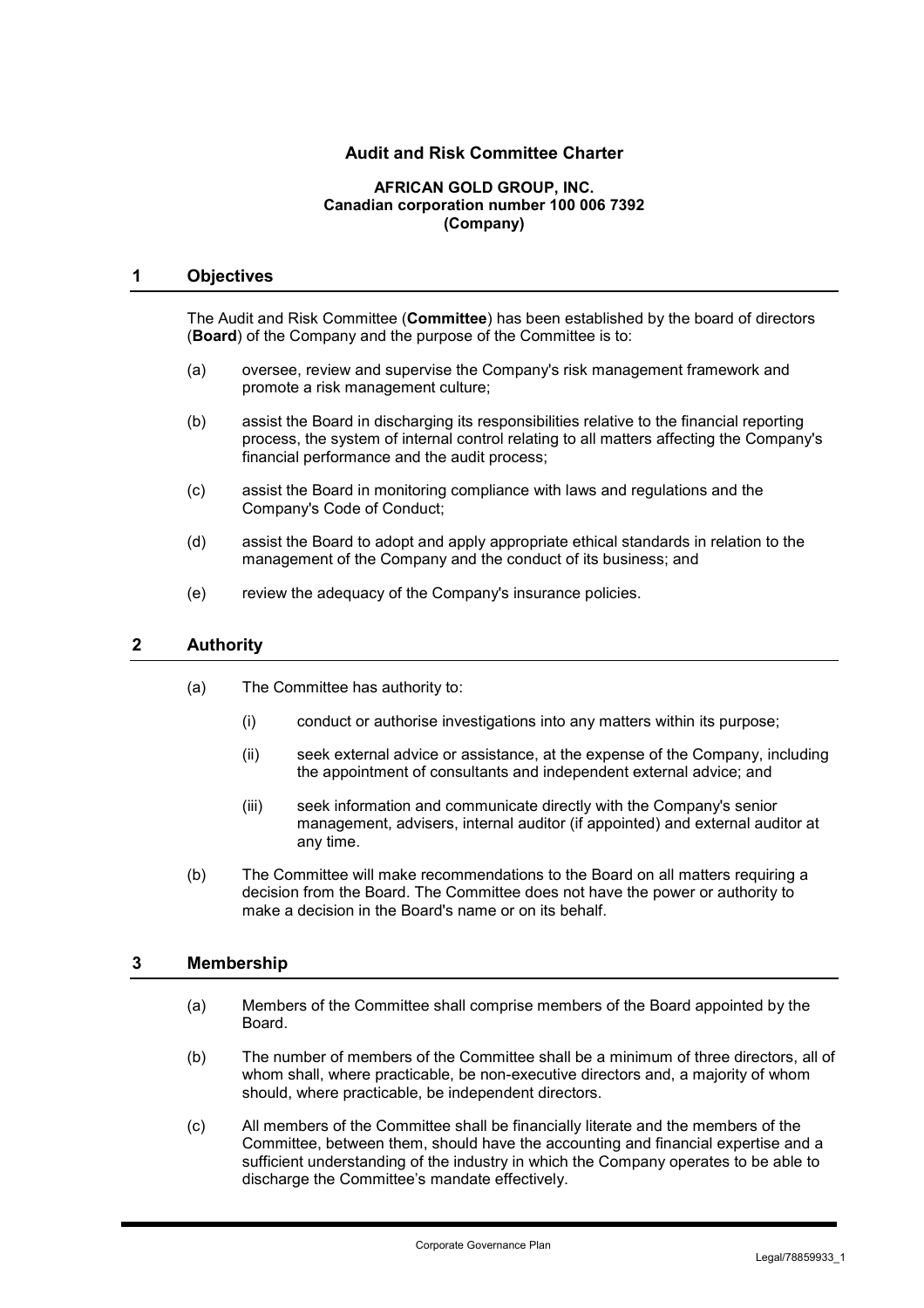(d) The Board will nominate the Chair of the Committee from time to time. The Committee Chair will be, where practicable, an independent non-executive director who is not Chairperson of the Board.

# **4 Committee Meetings**

- (a) The Committee will meet as often as the Committee members deem necessary to discharge its role effectively, but not less than four times annually having regard to the Company's reporting and financial audit cycle.
- (b) The Committee Chair shall convene a meeting of the Committee if required to do so by any Committee member or the Board.
- (c) A quorum of the Committee will comprise two members.
- (d) All members of the Board have a standing invitation to attend meetings of the **Committee.**
- (e) If the Committee Chair is absent from a meeting and no acting chair has been appointed, the Committee members present may choose one of them to act as chair for that meeting.
- (f) Reasonable notice of meetings and the business to be conducted shall be given to the members of the Committee and any other person invited by the Committee to attend.
- (g) Meetings of the Committee may be held or participated in by conference call or similar means, and decisions may be made by circular or written resolution.
- (h) Each member of the Committee will have one vote. The Committee Chair will not have a casting vote. If there is a tied vote, the motion will be referred to the Board for resolution.
- (i) Following each meeting, the Committee Chair will report to the Board, at the next Board meeting, on any matter that should be brought to the Board's attention and on any recommendation of the Committee that requires Board approval or action, and provide the Board with sufficient information upon which to make a decision in that regard.
- (j) The Company Secretary shall co-ordinate the timely completion and dispatch of the Committee agenda, minutes and materials for each meeting. The minutes of each Committee meeting will, following preliminary approval by the Committee Chair, be circulated to the Board.

# **5 Responsibilities**

The responsibilities of the Committee are as follows:

# (a) **Risk management**

- (i) consider the overall risk management framework and risk profile and annually review its effectiveness in meeting sound corporate governance principles and keep the Board informed of all significant business risks;
- (ii) review with management the adequacy of the Company's systems for identifying, managing, and monitoring the key risks to the Company in accordance with the Company's Risk Management Policy;
- (iii) obtain reports from management on the status of any key risk exposures or incidents;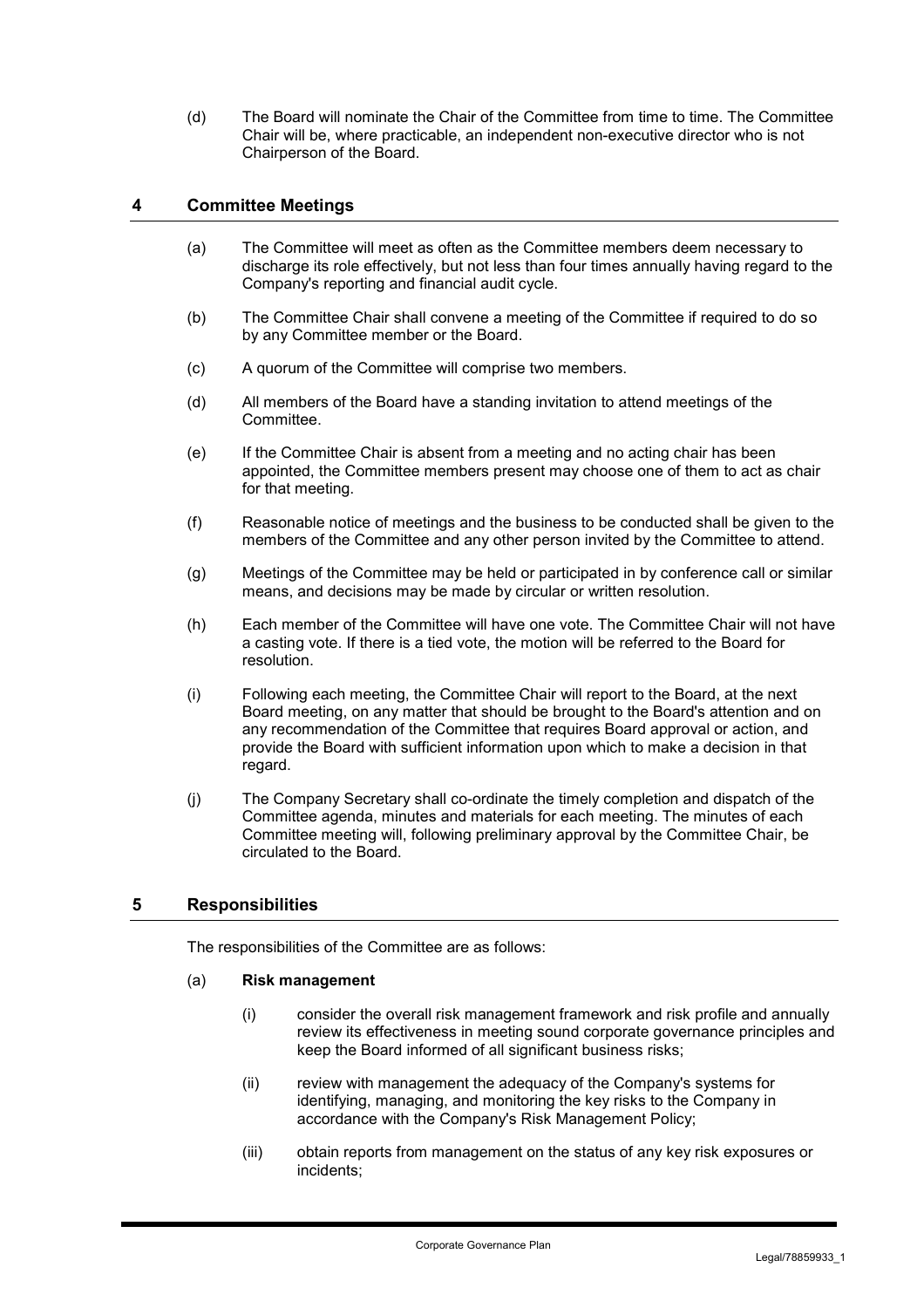- (iv) review the adequacy of the Company's process for managing risk and provide a recommendation to the Board regarding the same in accordance with the Company's Risk Management Policy;
- (v) review any incident involving fraud or other break down of the Company's internal controls in accordance with the Company's Risk Management Policy;
- (vi) review any incident involving any break down of the Company's risk management framework in accordance with the Company's Risk Management Policy;
- (vii) review the Company's insurance program having regard to the Company's business and the insurable risks associated with its business and inform the Board regarding the same;
- (viii) review whether the Company has any material exposure to any economic, environmental and social sustainability risks and if so, develop strategies to manage such risks to present to the Board;

### (b) **Financial statements**

- (i) review the half-yearly and yearly financial statements and consider whether they are complete, consistent with information known to the Committee, reflect appropriate accounting policies and principles and otherwise provide a true and fair view of the financial position and performance of the Company;
- (ii) receive and consider in connection with the Company's half-yearly and yearly financial statements letters of representation to the Board in respect of financial reporting and the adequacy and effectiveness of the Company's risk management, internal compliance and control systems and the process and evidence adopted to satisfy those conclusions;
- (iii) review the financial sections of the Company's Annual Report and related regulatory filings before release and consider the accuracy and completeness of the information;
- $(iv)$  review with management and the external auditors the results of the audit;
- (v) receive from the Company's Chief Executive Officer and Chief Financial Officer a declaration that, in their opinion, the financial records of the Company have been properly maintained and that the financial statements comply with accounting standards and give a true and fair view of the financial position and performance of the Company and that the opinion has been formed on the basis of a sound system of risk management and internal control which is operating effectively before the Board approves the half-yearly and yearly financial statements;

#### (c) **Internal control**

- (i) monitor corporate risk assessment and the internal controls instituted in accordance with the Company's Risk Management Policy;
- (ii) review the effectiveness of the Company's internal controls regarding all matters affecting the Company's financial performance and financial reporting, including information technology security and control;
- (iii) review the scope of internal (if one is appointed) and external auditors' review of internal control, review reports on significant findings and recommendations, together with management's responses, and recommend changes from time to time as appropriate;
- (d) **Internal audit**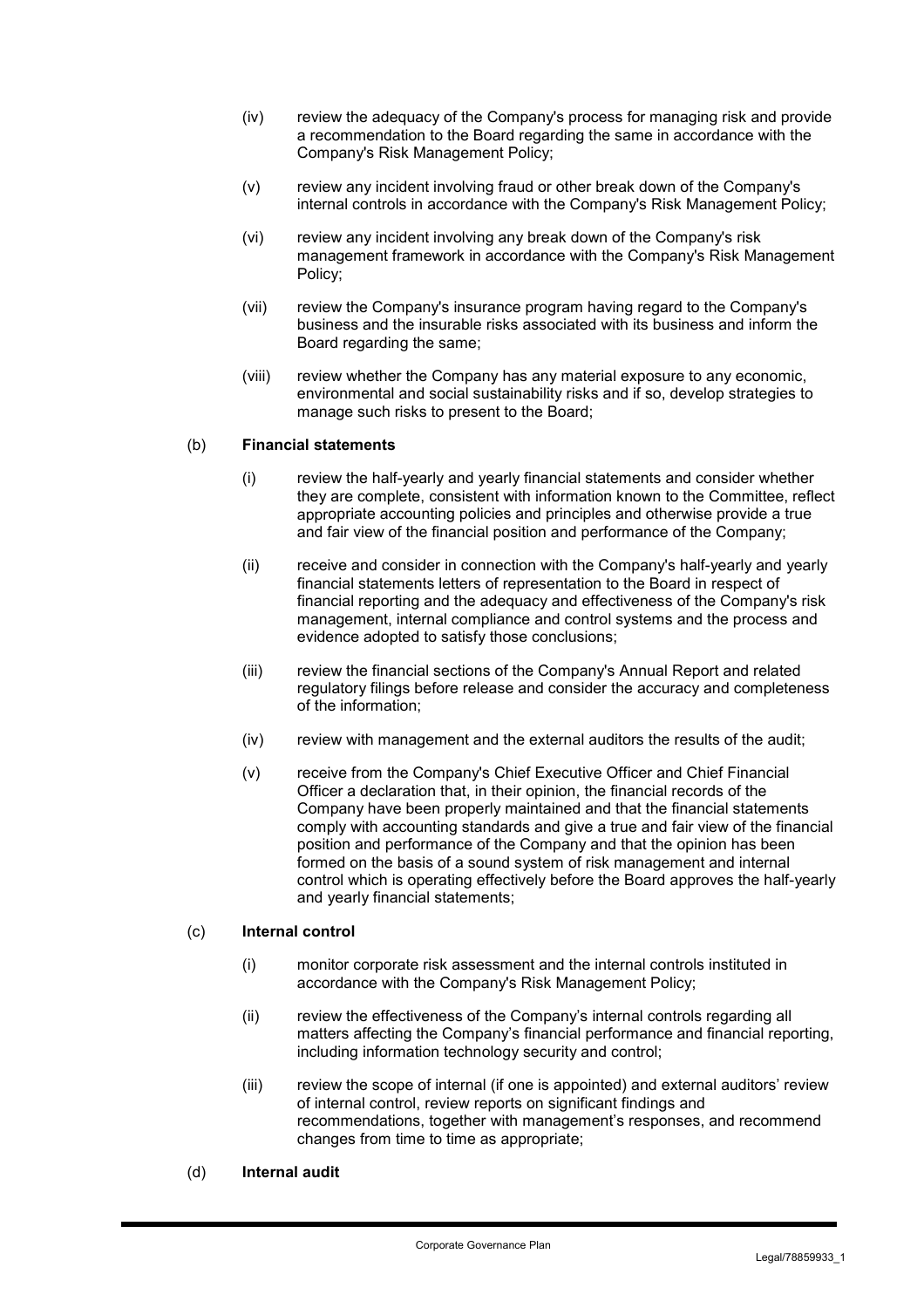- (i) review with management and the internal auditor (if one is appointed) the plans and activities of the internal auditor;
- (ii) meet with the internal auditor (if one is appointed) to review reports and monitor management response;
- $(iii)$  review the scope and adequacy of the internal audit work plan (if any);
- (iv) meet separately, at least once a year, to discuss any matters that the Committee or internal auditor (if one is appointed) believes should be discussed privately;
- (v) review the objectivity and performance of the internal audit activity (if any);
- (vi) review the independence of the internal auditors (if any) and their auditing practices;
- (vii) ensure there are no unjustified restrictions or limitations placed on the internal audit function, and review and concur in the appointment, replacement or dismissal of the internal auditor (if one is appointed);

### (e) **External audit**

- (i) establish procedures for the selection, appointment and removal of the external auditor and for the rotation of external audit engagement partners;
- (ii) recommend to the Board the external auditor to be nominated for the purpose of preparing or issuing an auditors report or other audit, review or attest services for the Company, as well as the compensation of the external auditor;
- (iii) review the external auditors' proposed audit scope and approach;
- (iv) meet with the external auditor to review reports, and meet separately from management, at least once a year, to discuss in that regard any matters that the Committee or auditors believe should be discussed privately;
- (v) establish policies as appropriate in regards to the independence, integrity and performance of the external auditor;
- (vi) review of the independence of the external auditors and the appropriateness of any services provided by them to the Company (if any), outside their statutory role;
- (vii) for the purpose of removing or appointing external auditors, review their performance, including their proposed fees, and if appropriate conduct a tender of the audit. Any subsequent recommendation following the tender for the appointment of an external auditor will be put to the Board and then if a change is approved it will be put forward to shareholders for their approval;
- (viii) review any proposal for the external auditor to provide non-audit services and consider whether it might compromise the independence of the external auditor;

#### (f) **Compliance**

- (i) consider the workplan for Company compliance activities;
- (ii) obtain regular updates from management regarding compliance matters;
- (iii) review the effectiveness of the system for monitoring compliance with laws and regulations and the results of management's investigation and follow-up (including disciplinary action) of any instances of non-compliance;
- (iv) review and assess the management process supporting external reporting;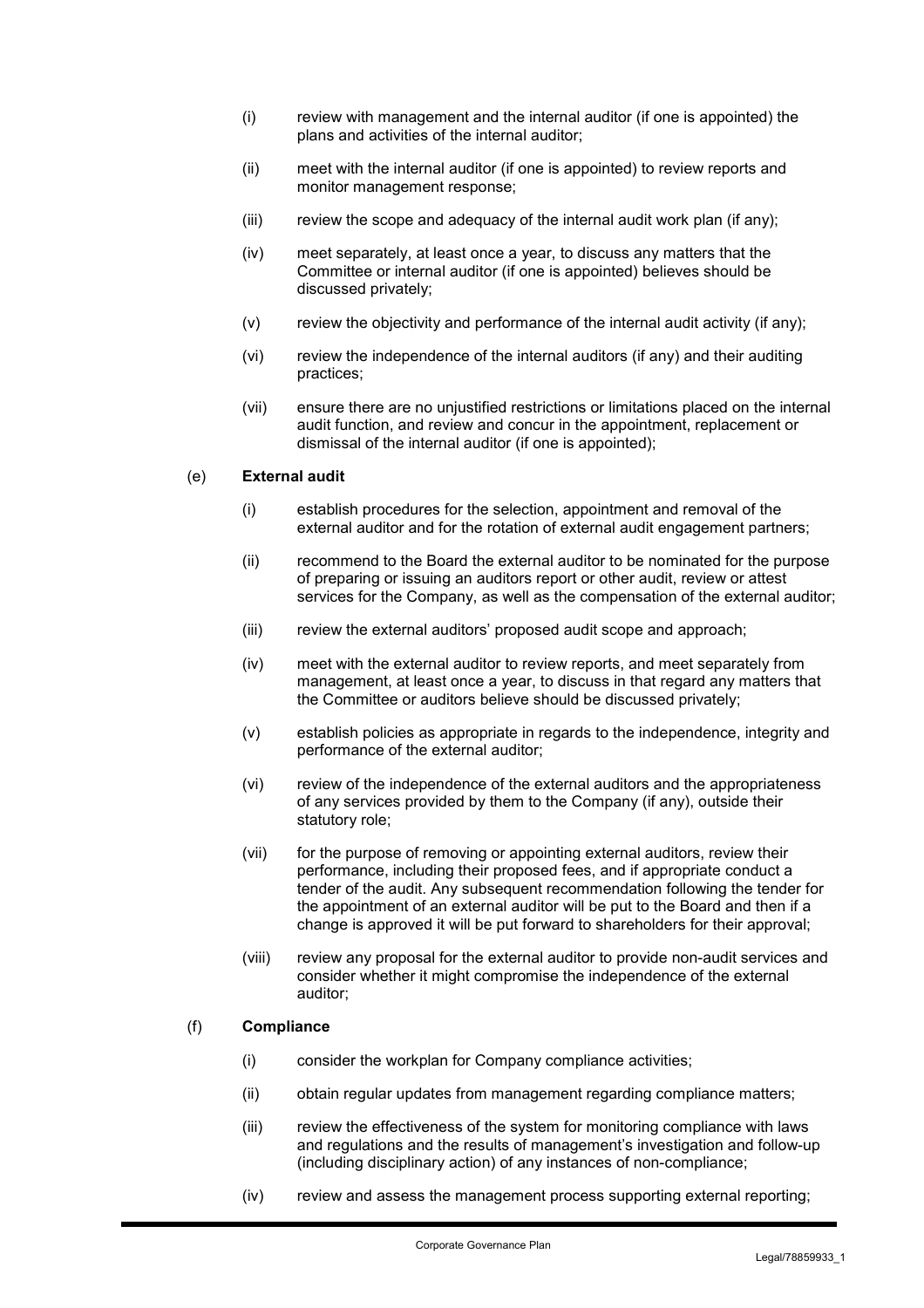- (v) review the findings of any examinations by regulatory agencies and authorities;
- (vi) review the process for communicating the Code of Conduct to Company personnel, and for monitoring compliance with that Code;

### (g) **Reporting responsibilities**

- (i) regularly report to the Board about Committee activities, issues, and related recommendations. Such report should include the results of the Committee's:
	- (A) assessment of whether external reporting is consistent with Committee members' information and knowledge and is adequate for the needs of the Company's shareholders;
	- (B) assessment of the management processes which supports external reporting;
	- (C) assessment of the Company's corporate reporting processes;
	- (D) assessment of the appropriateness of the accounting choices made by management in preparing the Company's financial statements;
	- (E) procedures for the selection and appointment of the Company's external auditor and for the rotation of external audit engagement partners;
	- (F) recommendations for the appointment or, if necessary, the removal of the external auditor;
	- (G) assessment of the performance and independence of the Company's external auditor. Where the external auditor provides non-audit services, the report should also state whether the Committee is satisfied that provision of those services has not compromised the auditor's independence;
	- (H) assessment of the performance and objectivity of the Company's internal audit function;
	- (I) review of the Company's risk management and internal control systems; and
	- (J) recommendations for the appointment, or if necessary, the dismissal of the head of internal audit;
- (ii) provide an open avenue of communication between internal audit, the external auditors and the Board. For the purpose of supporting the independence of their function, the external auditor and the internal auditor (if one is appointed) will have a direct line of reporting access to the Committee;
- (iii) review any other reports the Company issues that relate to Committee responsibilities;

# (h) **Related party transactions**

- (i) review and monitor related party transactions and investments involving the Company and its directors, including a formal review of the register of related party contracts maintained and provided by management on at least an annual basis;
- (ii) review and approve all transactions in which the Company is a participant and in which any parties related to the Company (including its executive officers, Directors, beneficial owners of more than 5% (substantial holding) of the Company's shares, immediate family members of the foregoing persons and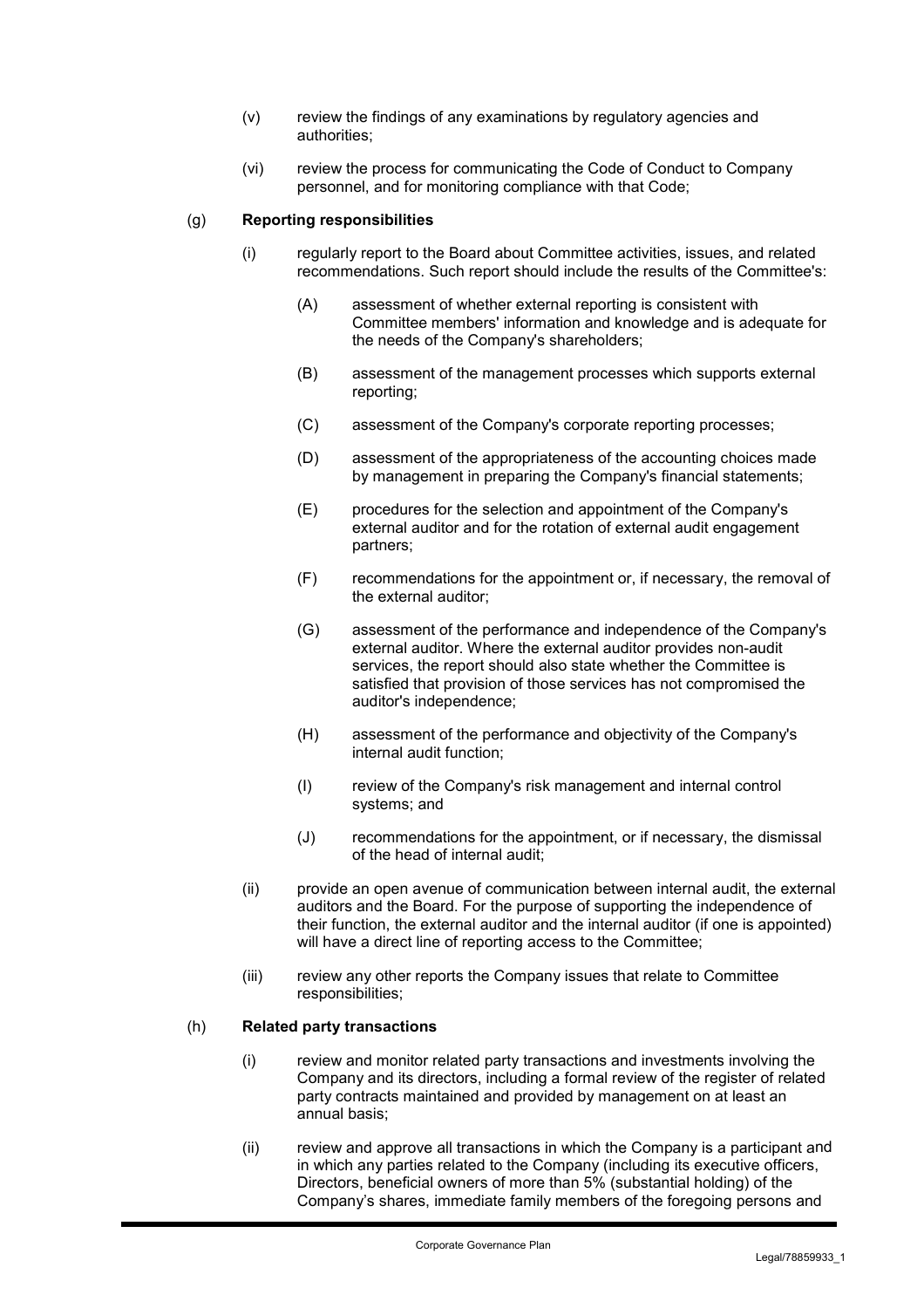any other persons whom the Board determines may be considered related parties of the Company) has or will have a direct or indirect material interest;

(iii) the Committee should only approve those related party transactions that are determined to be in, or are not inconsistent with, the best interests of the Company and its shareholders, after taking into account all available facts and circumstances as the Committee or the Chairperson of the Company determines in good faith to be necessary. Transactions with related parties or shareholders who have voting power in at least 10% of the Company may also be subject to shareholder approval to the extent required by the ASX Listing Rules;

### (i) **Procedure for receipt of complaints**

- (i) The Company invites all directors, officers and employees to share their questions, concerns, suggestions or complaints with someone who can address them properly. Any person with a concern regarding a financial matter relating to the Company may submit their concern to the Chairman of the Audit Committee (the "**Complaints Officer**"). The Complaints Officer shall be informed that any complaints or submissions so received must be kept confidential and that the identity of employees making complaints or submissions shall be kept confidential and shall only be communicated to the Committee or the Chair of the Committee.
- (ii) The Complaints Officer shall be informed that he or she must report to the Committee as frequently as such Complaints Officer deems appropriate, but in any event no less frequently than on a quarterly basis prior to the quarterly meeting of the Committee called to approve interim and annual financial statements of the Corporation.
- (iii) Upon receipt of a report from the Complaints Officer, the Committee shall discuss the report and take such steps as the Committee may deem appropriate.
- (iv) The Complaints Officer shall retain a record of a complaint or submission received for a period of six years following resolution of the complaint or submission.

#### (j) **Other responsibilities**

- (i) review the adequacy of external reporting by the Company to meet the needs of shareholders;
- (ii) review the adequacy of the Company's and its subsidiaries insurance policies;
- (iii) perform other activities related to this Charter as requested by the Board including where requested by the Board, evaluate, approve and monitor major capital expenditure, capital management and all major acquisitions, divestitures and other corporate transactions, including the issue of securities of the Company;
- (iv) institute and oversee special investigations as needed;
- (v) confirm annually that all responsibilities outlined in this Charter have been carried out; and
- (vi) evaluate the Committee's and individual members' performance on a regular basis.